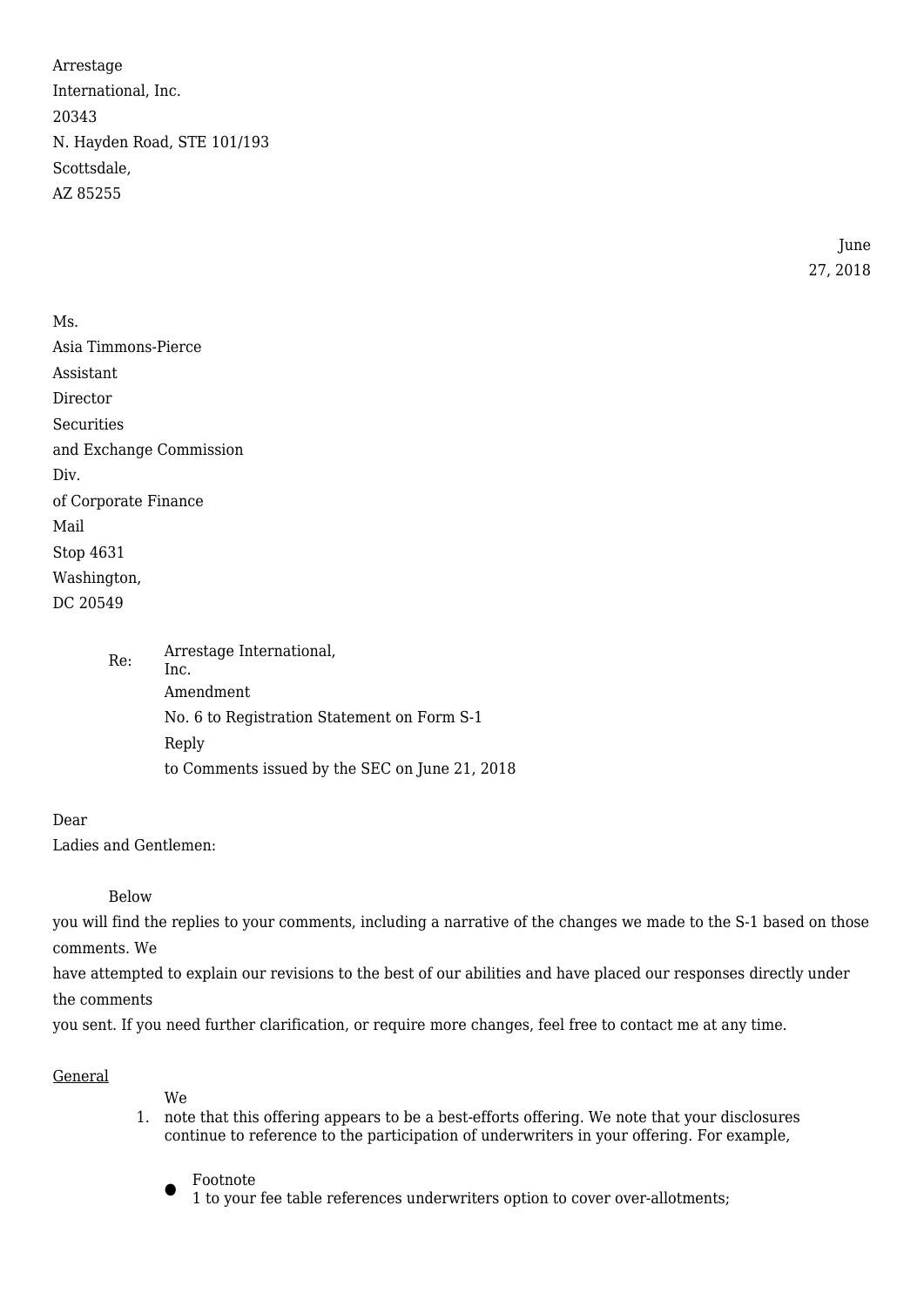### The

reference to cover over-allotments has been removed from Footnote 1

- Table
	- on cover page detailing underwriting discounts and commissions;

### The

table on the cover page has been modified to reflect a best-efforts offering.

 $\bullet$ Underwriters option referenced on pages 39 and 81; and

#### On

pages 39 and 81 we removed all mention of potential over-allotment purchases.

 $\bullet$ Underwriting Section on page 91.

We

have modified the section regarding discount and commissions to illustrate it is a best efforts offering.

This

is a best-efforts offering. Thereby, the fees that are paid to underwriters are paid at a fixed rate. The language used in the

document had mistakenly suggested that those 'fixed fees' are instead commissions and our discounts. All of the reference

to anything but a best efforts offering have been modified.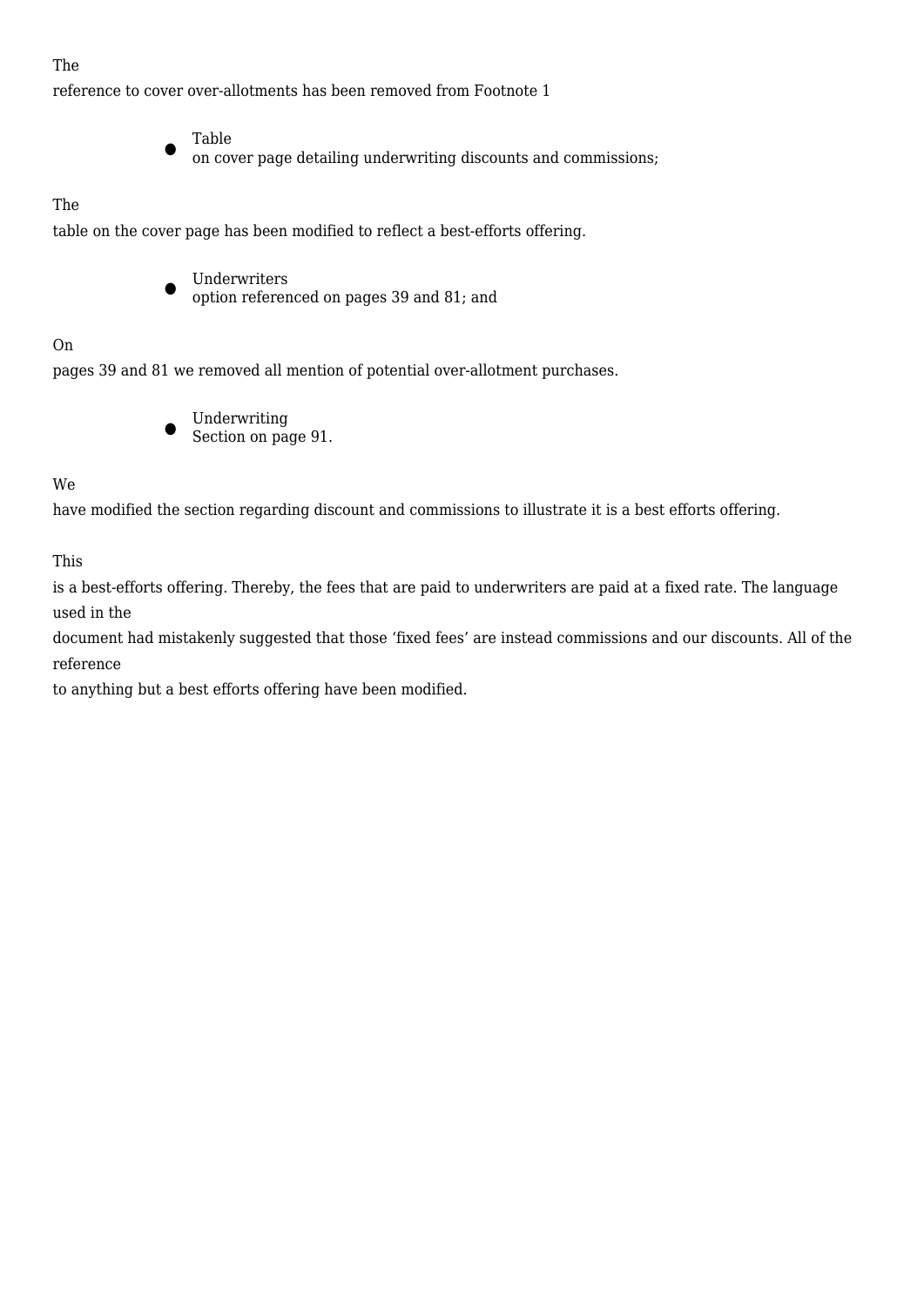### Capitalization,

# page 35

2.

This offering appears to be a best-efforts, no minimum offering. Therefore, please revise your capitalization table so that it

does not reflect the receipt or application of proceeds from this offering. Further, please update your capitalization table to reflect the most recent interim period for which you have included financial statements in this filing.

#### In

response to comment number 6 we have revised the capitalization table so that it does not reflect receipt of proceeds from this

offering and includes data as of March 31, 2018, the most recent interim period.

# Dilution,

page 36

# 3.

Please update your dilution information to reflect the most recent interim period for which you have included financial statements in this filing.

# In

response to comment number 3 we have included information for the most recent interim period, March 31, 2018, and the tables have been revised accordingly.

# Plan

of Distribution, page 41

4.

We note your reference to Rule 103 of Regulation M. It is unclear how Rule 103 would be applicable to this offering. Please delete or advise.

# We

viewed passive market making as sharing information regarding the basic direction of the Company. It is not necessary to utilize

this Rule 103 to accomplish those goals, therefore we removed all reference to Rule 103 of Regulation M.

# Report

of Independent Registered Public Accounting Firm, page F-3